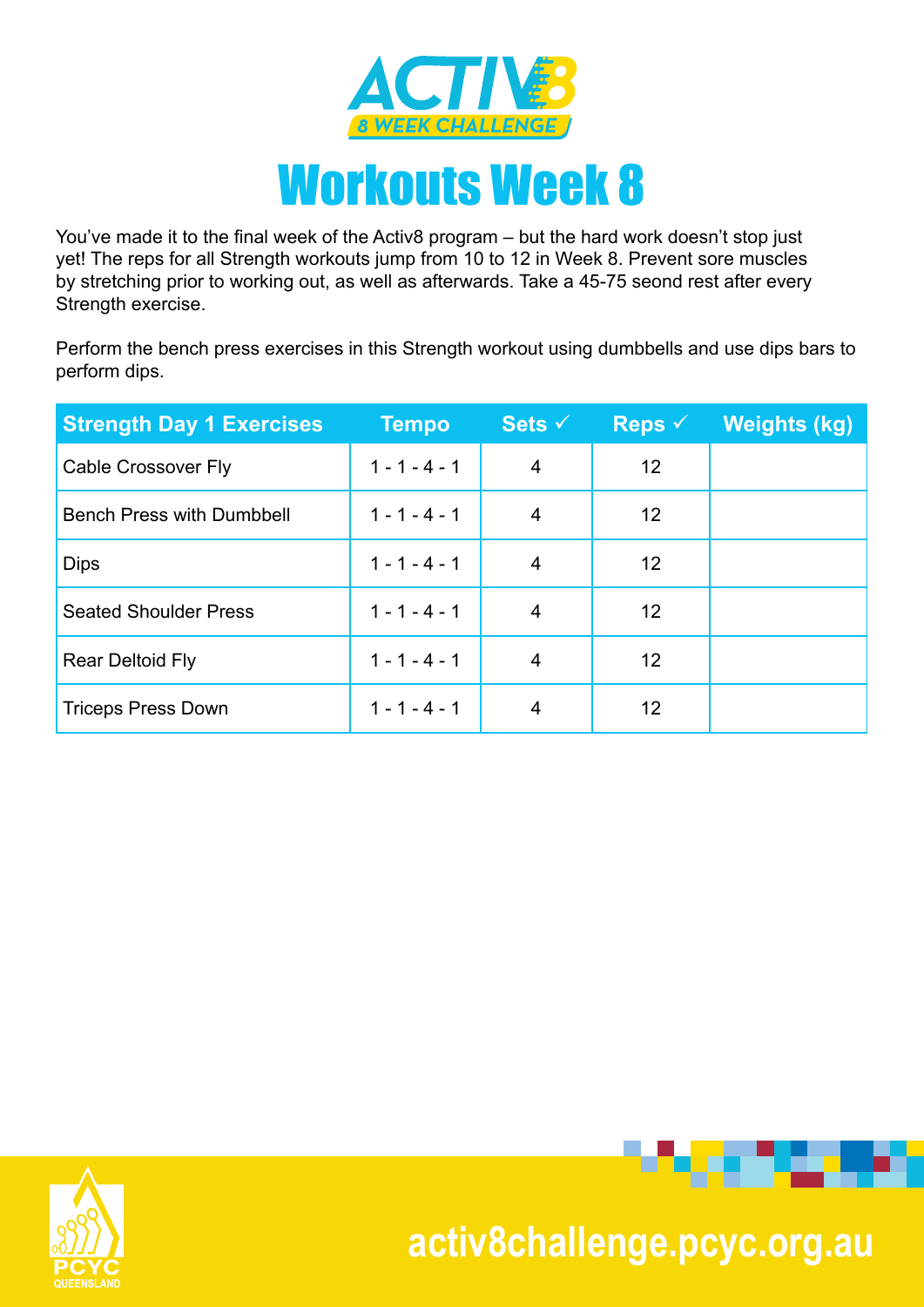

Use dumbbells to perform the curl and press, man makers as well as squat and press exercises in this HIIT workout. Utilise a step to perform box jumps, and left or right split squats. Use dip bars for dips and a mat for push ups, as well as planks.

| <b>HIIT Day 2 Exercises</b>    | <b>Interval</b> | <b>Seconds</b> | $\checkmark$ |
|--------------------------------|-----------------|----------------|--------------|
|                                | <b>Work</b>     | 30             |              |
| <b>Butt Kicks</b>              | Rest            | 10             |              |
|                                | <b>Work</b>     | 30             |              |
| <b>Wide Squats</b>             | Rest            | 10             |              |
| Curl & Press with Dumbbells    | <b>Work</b>     | 30             |              |
|                                | Rest            | 10             |              |
| Man Makers with Dumbbells      | <b>Work</b>     | 30             |              |
|                                | Rest            | 10             |              |
|                                | <b>Work</b>     | 30             |              |
| Squat & Press with Dumbbells   | Rest            | 10             |              |
|                                | <b>Work</b>     | 30             |              |
| Push Ups                       | Rest            | 10             |              |
|                                | <b>Work</b>     | 30             |              |
| <b>Box Jumps</b>               | Rest            | 10             |              |
| Plank                          | <b>Work</b>     | 30             |              |
|                                | Rest            | 10             |              |
|                                | <b>Work</b>     | 30             |              |
| <b>Burpees</b>                 | Rest            | 10             |              |
| Left Split Squat               | <b>Work</b>     | 15             |              |
|                                | <b>Work</b>     | 15             |              |
| <b>Right Split Squat</b>       | Rest            | 10             |              |
|                                | <b>Work</b>     | 30             |              |
| <b>Dips</b>                    | Rest            | 10             |              |
| Left Leg Single Squats         | <b>Work</b>     | 15             |              |
|                                | <b>Work</b>     | 15             |              |
| <b>Right Leg Single Squats</b> | Rest            | 180            |              |
| <b>Rounds</b>                  |                 | $\overline{2}$ |              |



 **activ8challenge.pcyc.org.au**

**Provident Contract**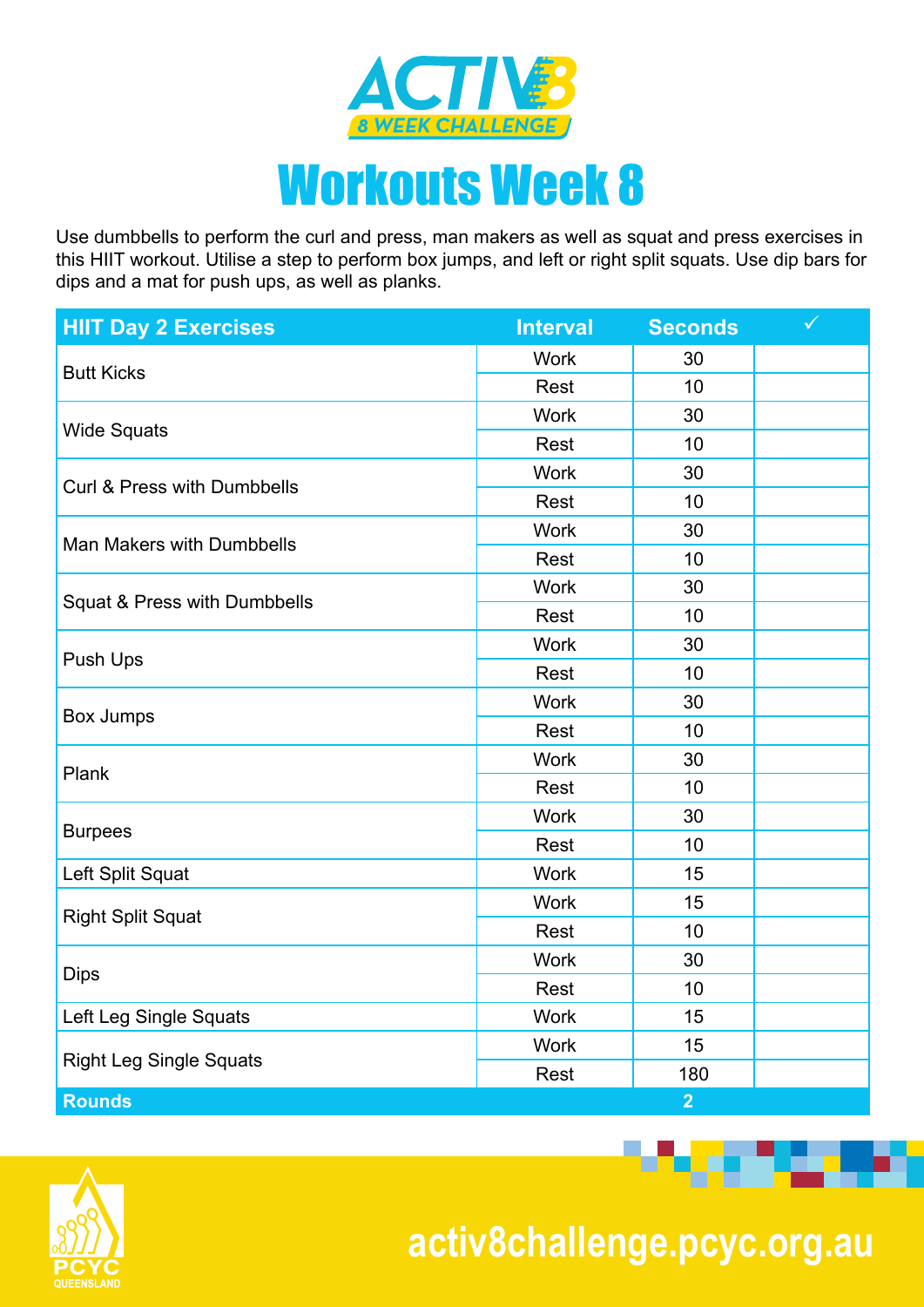

Perform the lunges in this Strength workout with dumbbells, then the dead bugs and planks using a mat. When performing a barbell squat, use a weight appropriate for you (start light), and ask our PCYC Queensland Staff for assistance if you have any concerns.

| <b>Strength Day 3 Exercises</b>               | <b>Tempo</b>    | Sets $\checkmark$ | Reps $\checkmark$ | <b>Weights (kg)</b> |
|-----------------------------------------------|-----------------|-------------------|-------------------|---------------------|
| Squats                                        | $4 - 1 - 1 - 1$ | 4                 | 12                |                     |
| 45 Degree Leg Press /<br>Pin Loaded Leg Press | $4 - 1 - 1 - 1$ | 4                 | 12                |                     |
| Leg Extension                                 | $4 - 1 - 1 - 1$ | 3                 | 12                |                     |
| Leg Curl                                      | $4 - 1 - 1 - 1$ | 3                 | 12                |                     |
| Lunges with Dumbbell                          | $4 - 1 - 1 - 1$ | $\overline{4}$    | 12                |                     |
| <b>Standing Calf Raise</b>                    | $4 - 1 - 1 - 1$ | 3                 | 12                |                     |
| Dead Bugs                                     | $4 - 1 - 1 - 1$ | $\overline{4}$    | 12                |                     |
| <b>Plank</b>                                  | $4 - 1 - 1 - 1$ | 4                 | 12                |                     |



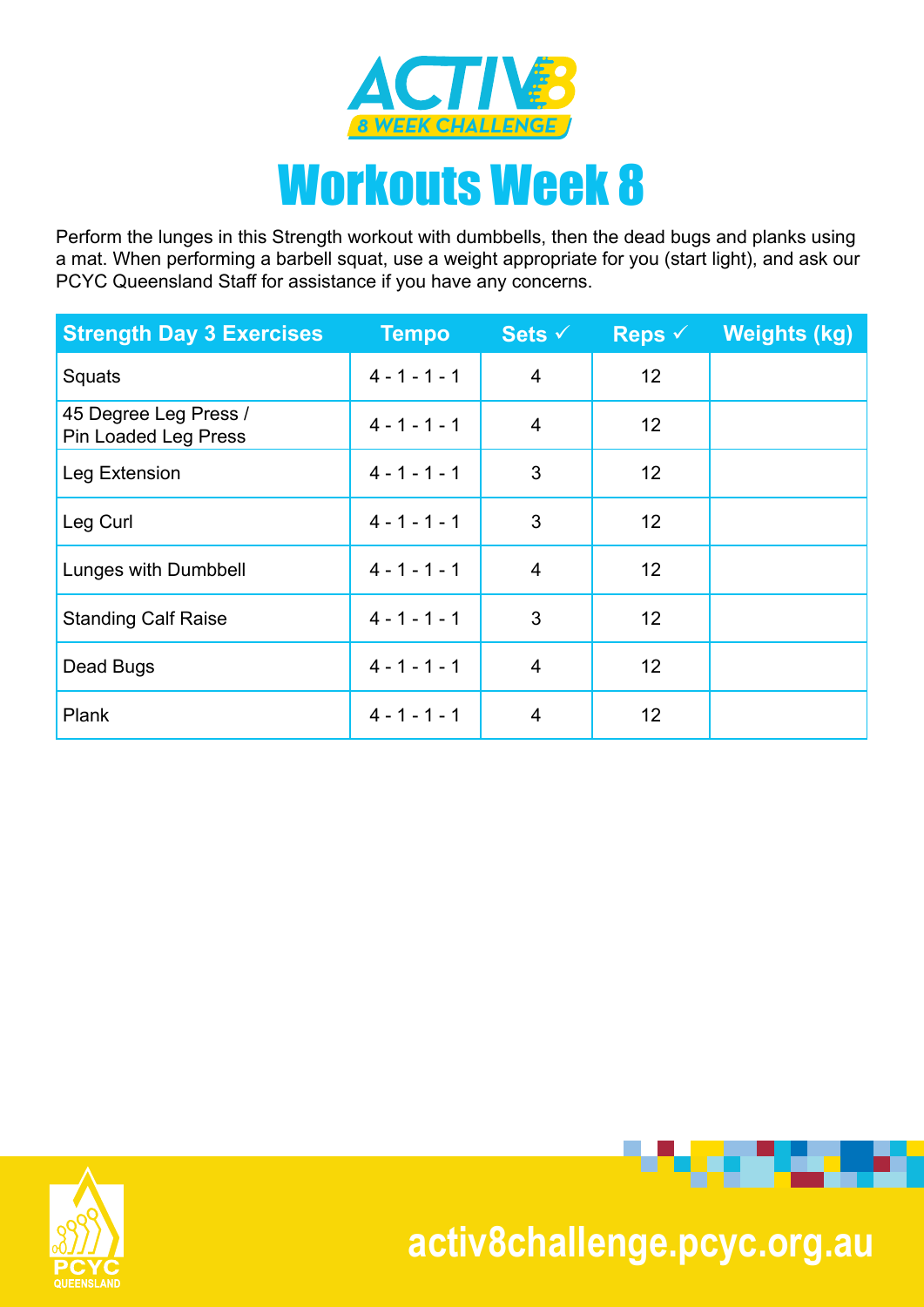

Use a kettle bell to perform squats, lunges and overhead shoulder press in this HIIT workout. Utilise battle ropes for rope work. If your gym does not possess this equipment, substitute these exercises for alternative HIIT exercises, such as man makers.

| <b>HIIT Day 4 Exercises</b>         | <b>Interval</b> | <b>Seconds</b> | $\checkmark$ |
|-------------------------------------|-----------------|----------------|--------------|
| Kettle Bell Squats                  | <b>Work</b>     | 45             |              |
|                                     | <b>Rest</b>     | 15             |              |
| <b>Burpees</b>                      | <b>Work</b>     | 45             |              |
|                                     | Rest            | 15             |              |
| Kettle Bell Lunges                  | <b>Work</b>     | 45             |              |
|                                     | Rest            | 15             |              |
| <b>Burpees</b>                      | <b>Work</b>     | 45             |              |
|                                     | Rest            | 15             |              |
| Kettle Bell Overhead Shoulder Press | <b>Work</b>     | 45             |              |
|                                     | Rest            | 15             |              |
|                                     | <b>Work</b>     | 45             |              |
| <b>Burpees</b>                      | Rest            | 15             |              |
| Kettle Bell Squats                  | <b>Work</b>     | 45             |              |
|                                     | <b>Rest</b>     | 15             |              |
|                                     | <b>Work</b>     | 45             |              |
| Rope Work                           | <b>Rest</b>     | 15             |              |
|                                     | <b>Work</b>     | 45             |              |
| Kettle Bell Lunges                  | Rest            | 15             |              |
|                                     | <b>Work</b>     | 45             |              |
| Rope Work                           | Rest            | 15             |              |
|                                     | <b>Work</b>     | 45             |              |
| Kettle Bell Overhead Shoulder Press | Rest            | 15             |              |
|                                     | <b>Work</b>     | 45             |              |
| Rope Work                           | <b>Rest</b>     | 180            |              |
| <b>Rounds</b>                       |                 | $\overline{3}$ |              |



 **activ8challenge.pcyc.org.au**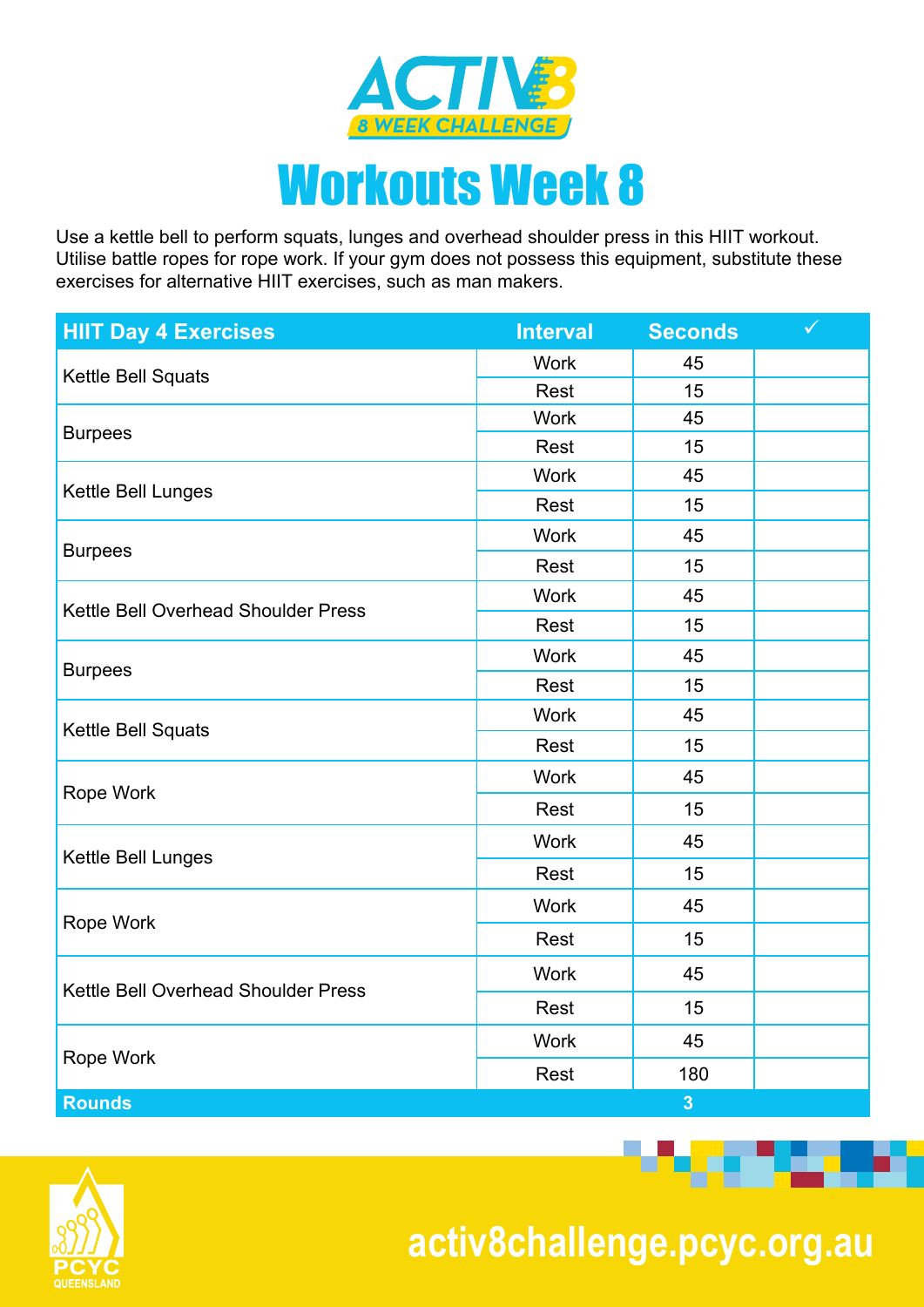

Dumbbells should be used to perform rear deltoid fly and bent over row exercises during this Strength workout. A barbell should be used when doing preacher curls.

| <b>Strength Day 5 Exercises</b> | <b>Tempo</b>    | Sets $\checkmark$ | Reps $\checkmark$ | <b>Weights (kg)</b> |
|---------------------------------|-----------------|-------------------|-------------------|---------------------|
| Rear Deltoid Fly with Dumbbell  | $4 - 1 - 1 - 1$ | $\overline{4}$    | 12                |                     |
| Lateral Pulldown                | $4 - 1 - 1 - 1$ | 4                 | 12                |                     |
| <b>Seated Row</b>               | $4 - 1 - 1 - 1$ | 4                 | 12                |                     |
| Bent Over Row with Dumbbell     | $4 - 1 - 1 - 1$ | $\overline{4}$    | 12                |                     |
| Chin Ups                        | $4 - 1 - 1 - 1$ | $\overline{4}$    | 12                |                     |
| <b>Preacher Curl</b>            | $4 - 1 - 1 - 1$ | $\overline{4}$    | 12                |                     |
| <b>Burpees</b>                  | $4 - 1 - 1 - 1$ | 4                 | 12                |                     |